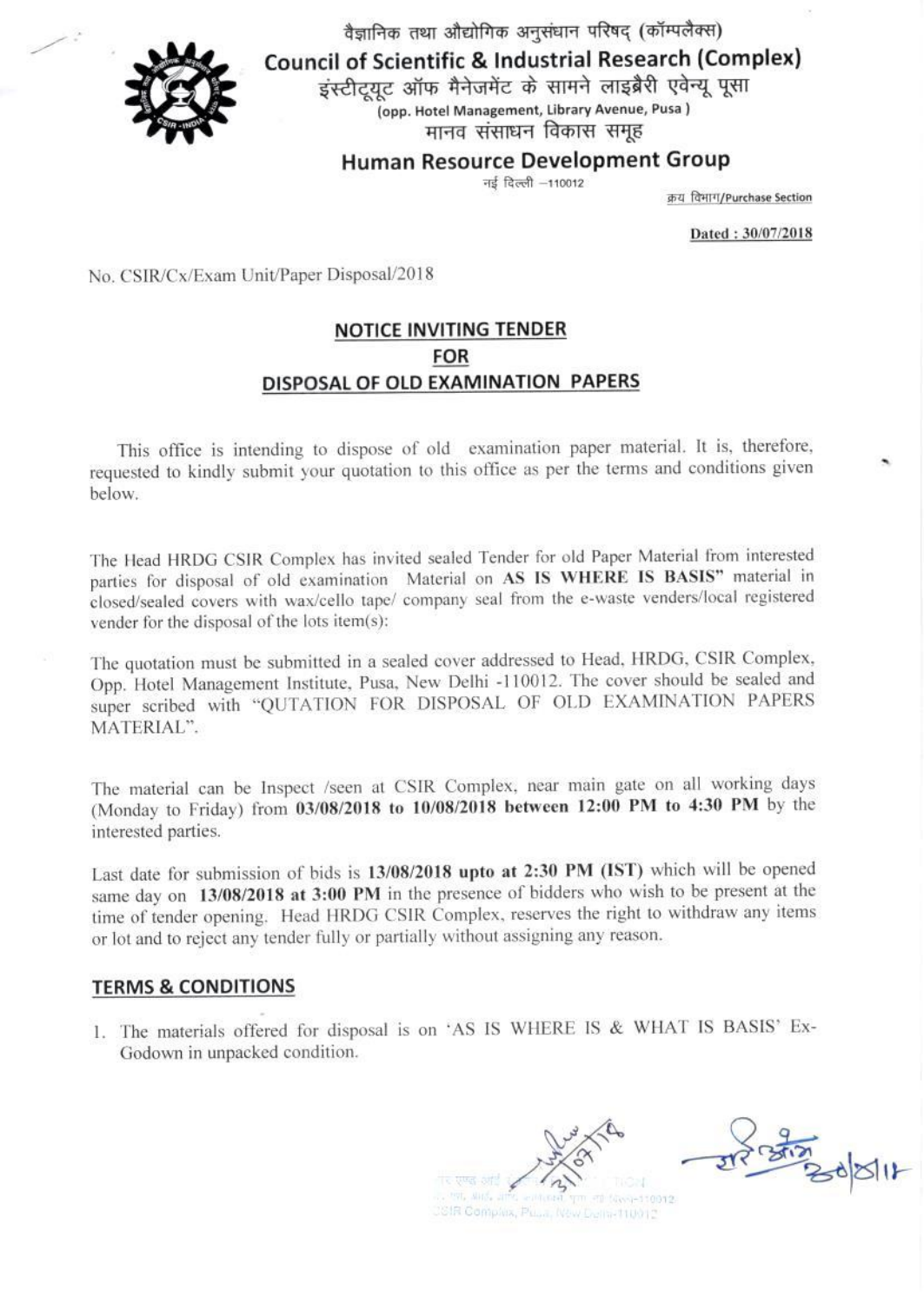- The purchaser may inspect the materials on any working day between 10:00 AM to 01:00 PM 03/08/2018 to 10/08/2018 between 12:00 PM to 4:30 PM by prior appointment to satisfy themselves about the quality & condition of the materials offered. No complaint whatsoever will be entertained after the tenders are submitted or before or after the materials are lifted. No request for samples or inspection after submission of the tender will be accepted.
- 3. Tenders should clearly quote their rates Per Kg. as asked for both in figures and in words inclusive of any taxes and duties. Any overwriting in rates or any change and/or alteration without attestation is liable to culminate in the outright rejection of the tender. In case there is any error between the amount specified in figures and words, the higher of the two will be taken for consideration,
- 4. Tenders should be valid for a period of 45 (Forty-five) days from the date of opening of the tenders.
- 5. Earnest Money deposit of EMD equivalent to 10% of the quoted price by the bidder/ vendor to accompany the bids in the shape of Bankers Cheque/ Demand Draft. Tenders not accompanied by EMD will be rejected. No interest will accrue on the EMD so deposited.
- 6. Material must be packed and lifted within ten working days from the date of award letter.
- 7. Before lifting the material the bidder is required to make five similar packets and get it weighted in the presence of the committee members, for getting an idea about an approximate weight of the whole lot.
- 8. After obtaining the actual weighment at CSIR, the difference of payment, if any. due from the bidders is to be handed over to CSIR Officer accompanying the material for weighing in cash or DD against temporary receipt issued by him and final receipt will be issued from CSIR Cx,
- 9. After completion of weighing, any amount, if due, to the bidder from CSIR, same will be refunded to the bidder after adjusting the amount of EMD against the receipt of necessary certificate regarding completion of pulping work and adjusting the amount of EMD.
- 10. In case the store is not lifted within the time specified at SI. No.7 above, ground rent @1% of the total amount due will be charged per day from the purchaser for a further period of seven days. The material not so removed will be treated as abandoned lots and the EMD and other sums paid for the lot will be forfeited without any reference to the purchaser. For such abandoned lots, the institute/ lab reserves the right to re-sell.
- 11. The materials will be allowed to be lifted between 10.00 AM to 05.00 PM after award the letter mentioned dated.
- 12, No picking, Choosing or sorting will be allowed in the premises for the disposal lots.
- 13, The labour, transport and other arrangements will have to be made by the purchaser at their risk, cost and responsibility

al 3118 all 30/ 3/18 OSIR Complex, Pusa, New Delhi-110012